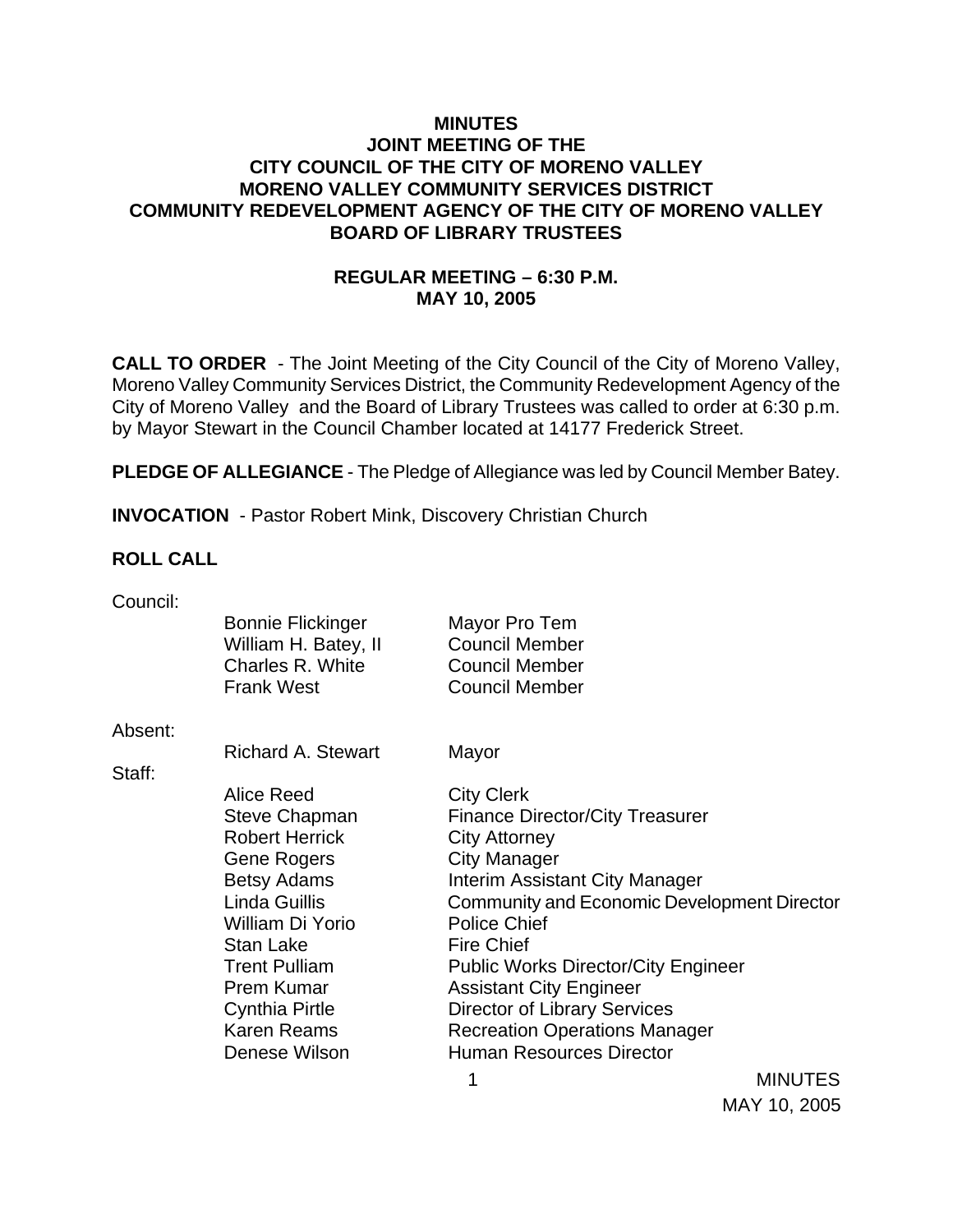### **JOINT CONSENT CALENDARS (SECTIONS A-D) OF THE CITY COUNCIL OF THE CITY OF MORENO VALLEY, MORENO VALLEY COMMUNITY SERVICES DISTRICT, COMMUNITY REDEVELOPMENT AGENCY OF THE CITY OF MORENO VALLEY AND THE BOARD OF LIBRARY TRUSTEES**

Mayor Pro Tem Flickinger opened the agenda items for the Consent Calendars for public comments. Written comments submitted by George Hague were made part of public record.

## **A. CONSENT CALENDAR** - **CITY COUNCIL**

- A1. ORDINANCES FIRST READING BY TITLE ONLY Waived reading of all Ordinance Introductions and read by title only.
- A2. AGREEMENT FOR PROFESSIONAL CONSULTANT SERVICES FOR THE STATE ROUTE 60/NASON STREET INTERCHANGE IMPROVEMENTS - PROJECT NO. 98-25897 (Report of: Public Works Department) Recommendation: Approve the Agreement for Professional Consultant Services with Parsons Brinckerhoff Quade & Douglas, Inc., 685 East Carnegie Drive, Suite 210, San Bernardino, California 92408-3507 to provide design services; authorize the Mayor to execute said Agreement for Professional Consultant Services with Parsons Brinckerhoff Quade & Douglas, Inc.; authorize the issuance of a Purchase Order to Parsons Brinckerhoff Quade & Douglas, Inc., in the amount of \$1,080,232.00 (the proposal amount plus 15% contingency) when the agreement has been signed by all parties (Account No. 125.89720).
- A3. MINUTES REGULAR MEETING OF APRIL 26, 2005 (Report of: City Clerk's Department) Recommendation: Approve as submitted.
- A4. PARCEL MAP 32174 ACCEPT REPLACEMENT BONDS AND RELEASE CASH DEPOSIT – SOUTHEAST SIDE OF HEACOCK STREET AND COTTONWOOD AVENUE – SUBDIVIDER: HEACOCK COTTONWOOD III LIMITED PARTNERSHIP, 73061 EL PASEO, SUITE 214, PALM DESERT, CA 92261 (Report of: Public Works Department) Recommendation: Accept Replacement Bonds for Parcel Map 32174; and authorize the City Engineer to release Cash Deposit to Heacock Cottonwood III Limited Partnership.
- 2 MINUTES MAY 10, 2005 A5. 2004 ANNUAL REPORT OF THE PLANNING COMMISSION (Report of: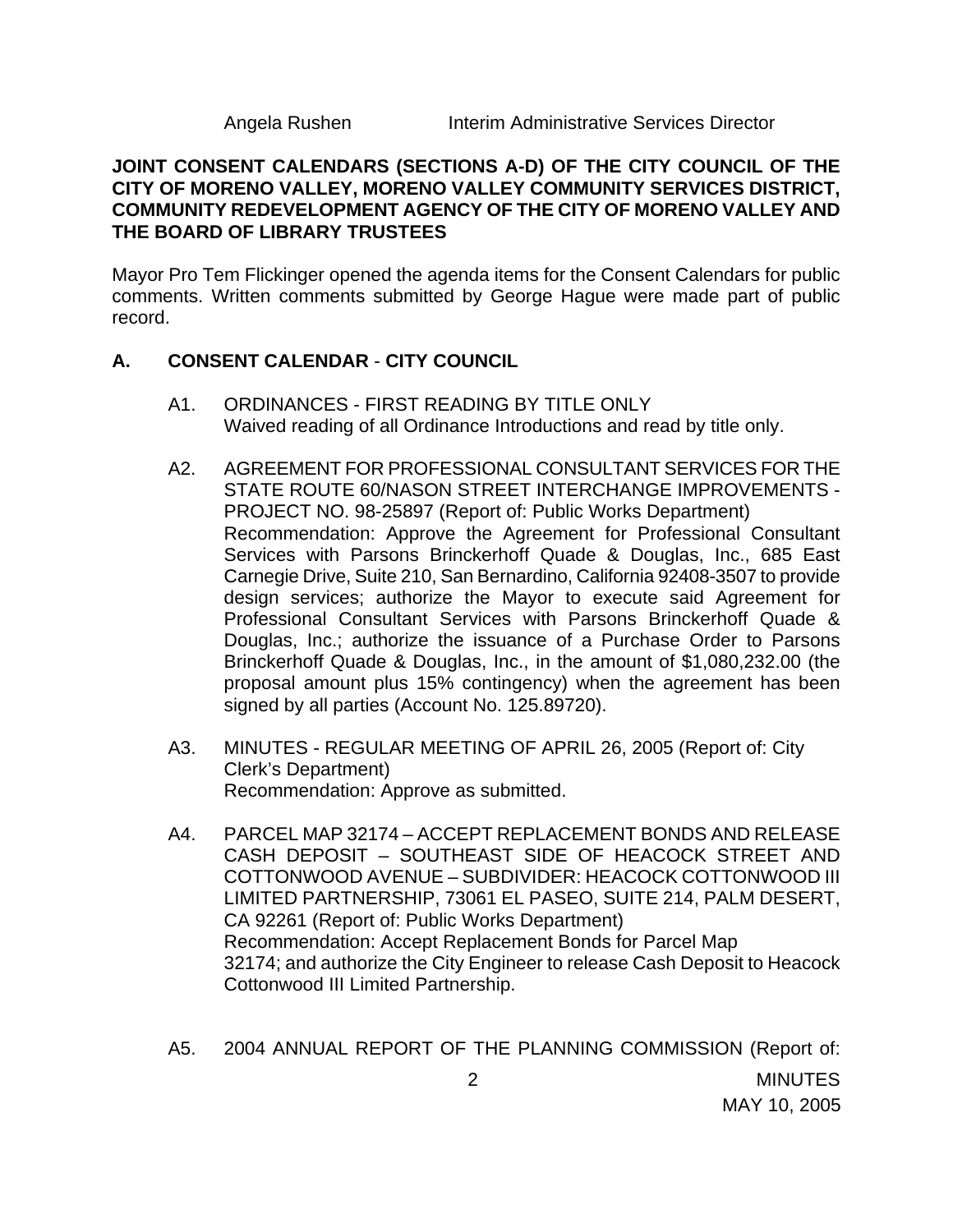Community Development Department)

Recommendation: Receive and file the 2004 Annual Report of the Planning Commission and authorize transmittal to the California State Office of Planning and Research in accordance with Government Code Section 65040.5.

- A6. APPROVE AND ACCEPT THE CONSENT LETTER FOR THE QUIET TITLE PROCEEDING DEEMING THE 50.98 FEET OF PROPERTY ON THE SOUTH SIDE OF ASSESSOR PARCEL NO. 473-160-009 OWNED BY CALVARY CHAPEL, AND DELEGATE THE AUTHORITY TO THE CITY ENGINEER TO SIGN THE CONSENT LETTER ON BEHALF OF THE CITY OF MORENO VALLEY (Report of: Public Works Department) Recommendation: Approve and accept the consent letter for the quiet title proceeding deeming the 50.98 feet of property on the south side of Assessor Parcel No. 473-160-009 owned by Calvary Chapel; and delegate the authority to the City Engineer to sign the consent letter on behalf of the City of Moreno Valley.
- A7 APPROVE AND ADOPT RESOLUTION NO. 2005-41 ACCEPTING PUBLIC RIGHT OF WAY FOR A PORTION OF VIA VON BATSCH, LASSELLE STREET, MERWIN STREET, BAY AVENUE, GIFFORD AVENUE, WILLIAMS AVENUE, AND STEVENS AVENUE, WHICH ARE PART OF THE STREET IMPROVEMENT PROGRAM (SIP), PROJECT NO. 02- 12185520 (Report of: Public Works Department) Recommendation: Approve and adopt Resolution No. 2005-41 accepting dedication of property for public right-of-way, but not accepting these portions of streets into the City-maintained road system; and direct the City Clerk to certify the acceptance of said dedication and cause said certification to be recorded in the office of the Recorder of the County of Riverside together with said Resolution.

#### Resolution No. 2005-41

 A Resolution of the City Council of the City of Moreno Valley, California, Accepting Public Right-of-Way for Portions of Via Von Batsch from Perris Boulevard Easterly; Lasselle Street North of Chateau Court to Kalmia Street; Merwin Street from Stevens Avenue to Alessandro Boulevard; Merwin Street from Stevens Avenue to Bay Avenue; Bay Avenue from Redlands Boulevard to Merwin Street; Bay Avenue from Wilmot Street to Redlands Boulevard; Gifford Avenue from Wilmot Street to Redlands Boulevard; Gifford Avenue from Redlands Boulevard Easterly; Williams Avenue from Redlands Boulevard Easterly; and Stevens Avenue from Redlands Boulevard Easterly Accepting Dedication of Easements over Certain Property for Public Road **Purposes**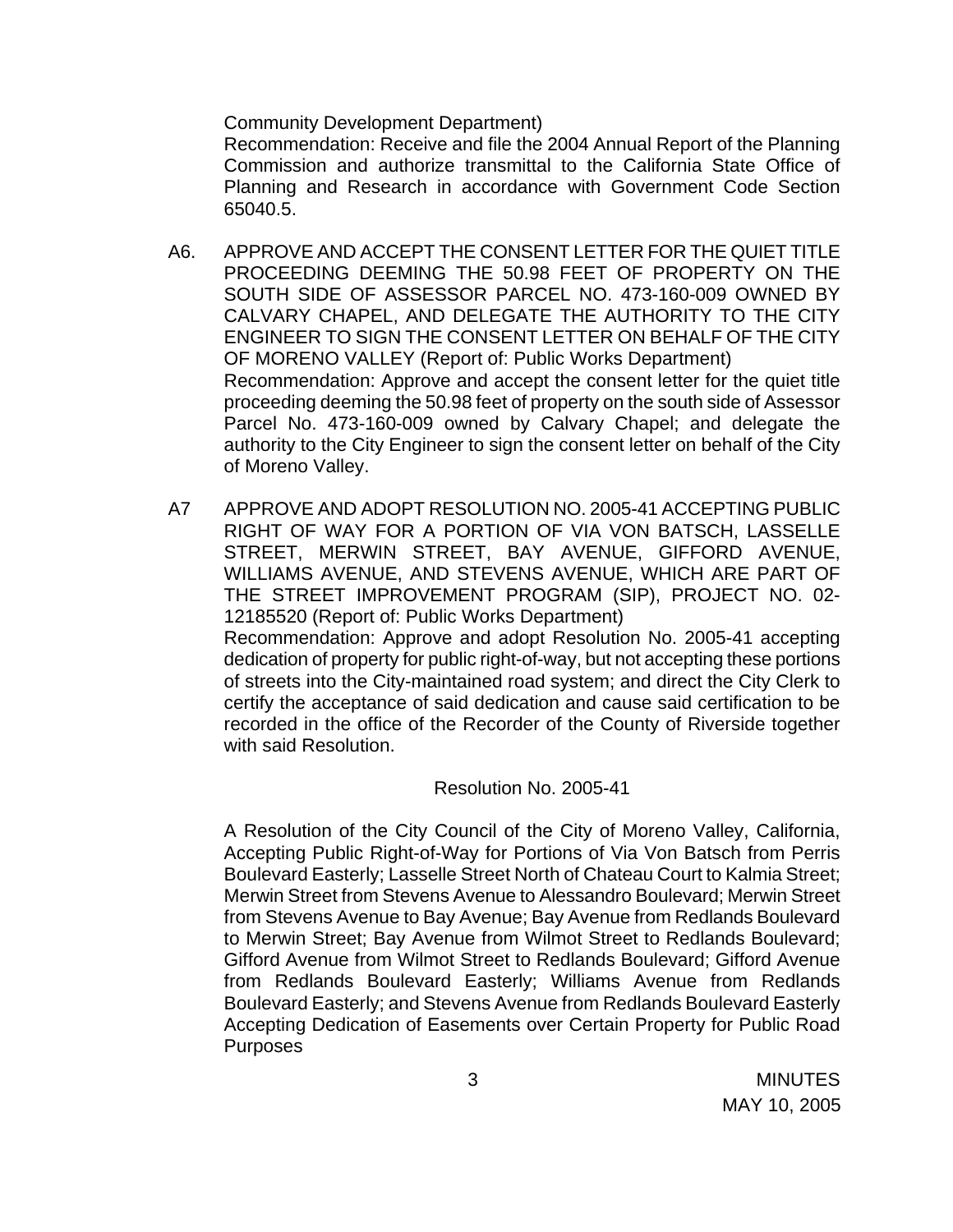A8. AUTHORIZATION TO AWARD THE CONSTRUCTION CONTRACT FOR THE TRAFFIC SIGNALS AT IRONWOOD AVENUE AND NASON STREET, PROJECT NO. 03-12566723, AND AT IRONWOOD AVENUE AND MORENO BEACH DRIVE, PROJECT NO. 03-12566723 (Report of: Public Works Department)

Recommendation: Award the construction contract for the traffic signals at Ironwood Avenue and Nason Street and at Ironwood Avenue and Moreno Beach Drive to Hillcrest Contracting Inc., 1467 Circle City Drive, Corona, CA 92879, as the lowest responsible bidder; authorize the Mayor to execute a contract with Hillcrest Contracting, Inc.; and authorize the issuance of two (2) Purchase Orders for Hillcrest Contracting, Inc. in the amounts of \$261,519 (the bid amount plus 10% contingency) for the traffic signal project at the intersection of Ironwood Avenue and Nason Street (Account No. 415.70124), and \$345,114 (the bid amount plus 10% contingency) for the traffic signal project at the intersection of Ironwood Avenue and Moreno Beach Drive (Account No. 415.70224) when the contract has been signed by all parties.

A9. FY04/05 BUDGET APPROPRIATION ADJUSTMENT FOR PROFESSIONAL CONSULTANT SERVICES FOR THE PUBLIC WORKS DEPARTMENT, LAND DEVELOPMENT DIVISION (Report of: Public Works Department) Recommendation: Approve an additional appropriation to the Public Works Professional Consultant Services Fund (Account Number 00011.52310.6255) in the amount of \$180,000.

### **B. CONSENT CALENDAR** - **COMMUNITY SERVICES DISTRICT**

- B1. ORDINANCES FIRST READING BY TITLE ONLY Waived reading of all Ordinance Introductions and read by title only.
- B2. MINUTES REGULAR MEETING OF JUNE 26, 2001 Approved as submitted.
- B3. CONFERENCE AND RECREATION CENTER LEASE AGREEMENT BETWEEN THE REDEVELOPMENT AGENCY (RDA) AND COMMUNITY SERVICES DISTRICT (CSD) (Report of: Economic Development Department) Recommendation: Approve the Conference and Recreation Center Lease Agreement between the Community Redevelopment Agency (landlord) and the Moreno Valley Community Services District (tenant).

# **C. CONSENT CALENDAR** - **COMMUNITY REDEVELOPMENT AGENCY**

C1. ORDINANCES - FIRST READING BY TITLE ONLY Waived reading of all Ordinance Introductions and read by title only.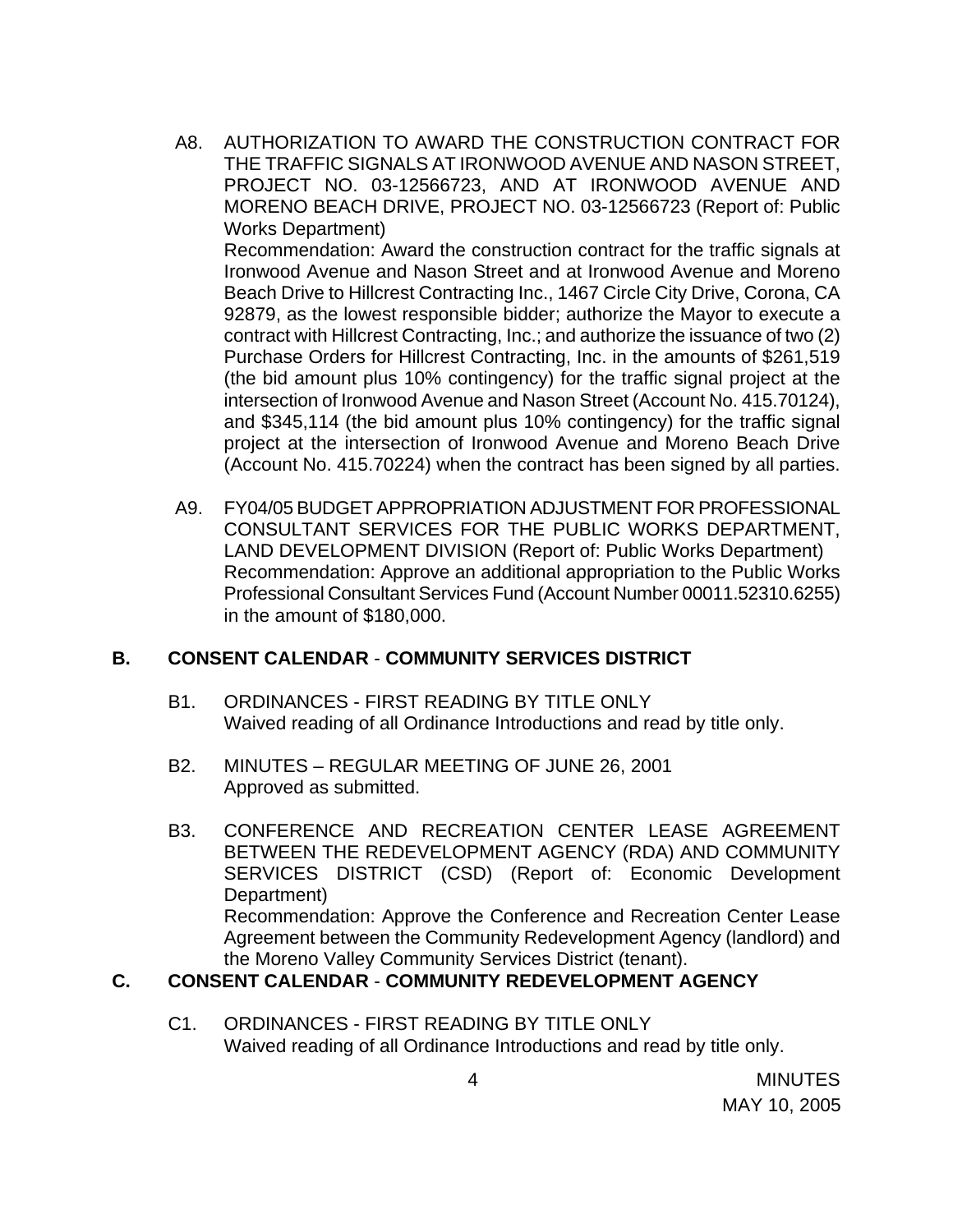- C2. MINUTES REGULAR MEETING OF APRIL 26, 2005 (Report of: City Clerk's Department) Recommendation: Approve as submitted.
- C3. CONFERENCE AND RECREATION CENTER LEASE AGREEMENT BETWEEN THE REDEVELOPMENT AGENCY (RDA) AND COMMUNITY SERVICES DISTRICT (CSD) (Report of: Economic Development Department) Recommendation: Approve the Conference and Recreation Center Lease Agreement between the Community Redevelopment Agency (landlord) and the Moreno Valley Community Services District (tenant).

# **D. CONSENT CALENDAR** - **BOARD OF LIBRARY TRUSTEES**

- D1. ORDINANCES FIRST READING BY TITLE ONLY Waived reading of all Ordinance Introductions and read by title on
- D2. MINUTES REGULAR MEETING OF APRIL 26, 2005 (Report of: City Clerk's Department) Recommendation: Approve as submitted.

### **Joint Consent Calendar Items A2-D2 approved by a 4-0-1 vote. m/White, s/Batey, Mayor Stewart absent.**

### **E. PUBLIC HEARINGS**

- E1. PUBLIC HEARING TO ADOPT ANNUAL ACTION PLAN FOR FISCAL YEAR 2005-2006 AND CONSOLIDATED PLAN AMENDMENTS (Report of: Economic Development Department) Recommendation: That the City Council:
	- 1. Conduct a Public Hearing for the Community Development Block Grant (CDBG) and HOME Programs to allow the public an opportunity to comment on the proposed 05/06 Annual Action Plan and Consolidated Plan Amendments #2 and #3;
	- 2. Approve the proposed 05/06 Annual Action Plan;
	- 3. Approve the proposed Consolidated Plan Amendment #2; and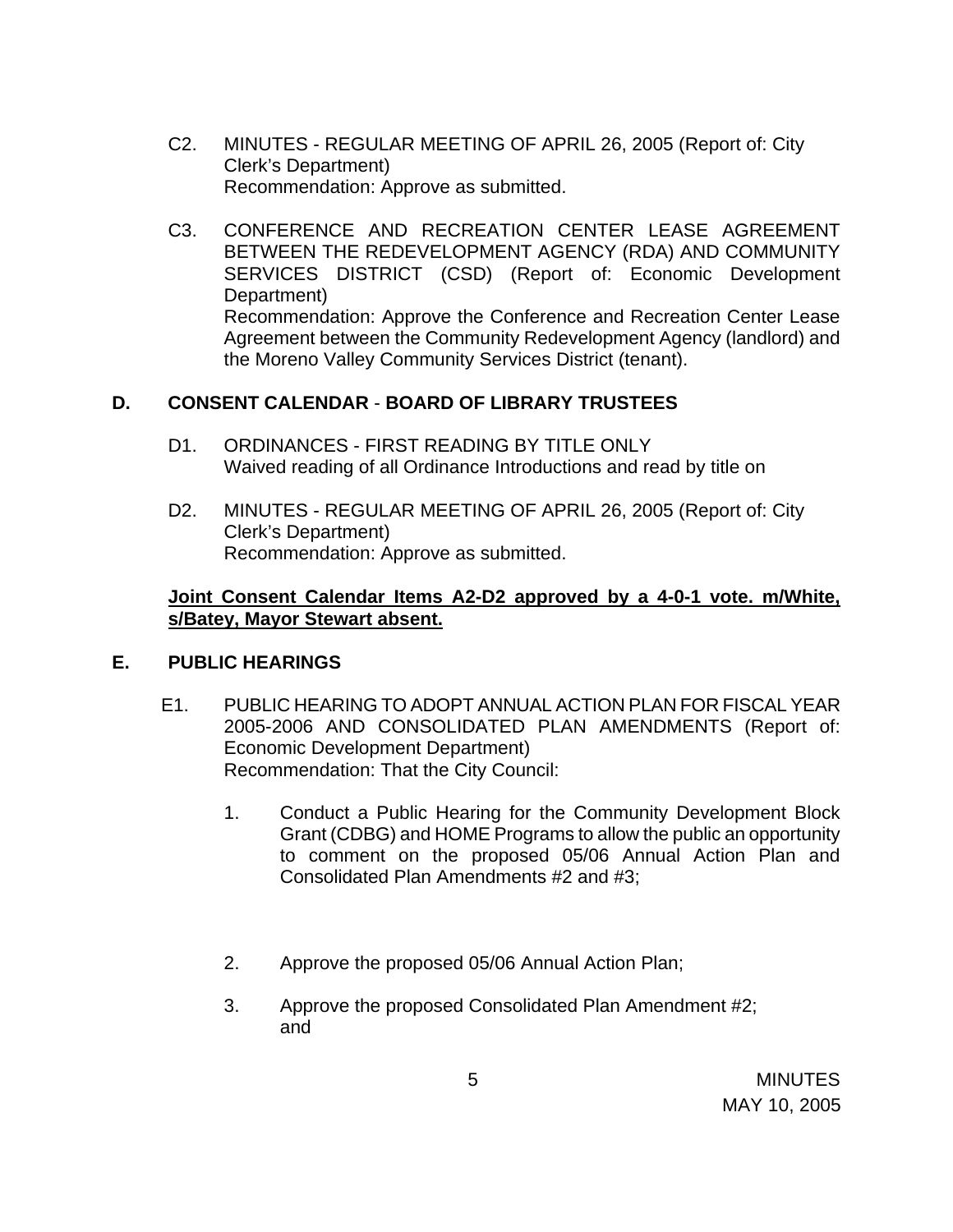4. Approve the proposed Consolidated Plan Amendment #3.

 Mayor Pro Tem Flickinger opened the public testimony portion of the public hearing; there being none, public testimony was closed.

## **Approved by a 4-0-1 vote. m/White, s/West, Mayor Stewart absent.**

 E2. A PLOT PLAN (PA04-0010) UNIT 241 AFFORDABLE HOUSING MULTI-FAMILY APARTMENT COMPLEX WITH VARIOUS RECREATIONAL FACILITIES ON AN EXISTING 19.20 NET ACRE PARCEL OF LAND. THE PROPOSED PROJECT, SUBMITTED BY THE APPLICANT, ALPHA III DEVELOPMENT INC., IS LOCATED ON THE EAST SIDE OF PERRIS BLVD., 600 SOUTH OF JOHN F. KENNEDY DRIVE. (CONTINUED FROM APRIL 26, 2005) (PUBLIC TESTIMONY PORTION WAS CLOSED) (Report of: Community Development Department)

 Recommendation: That the City Council approve City Council Resolution No. 2005-38, approving PA04-0010, (Plot Plan) for a 241-unit affordable apartment complex with various recreational facilities on an existing 19.20 net acre parcel of land, based on the findings in the Resolution, and the conditions of approval, as attached as Exhibit A to the Resolution.

## Resolution No. 2005-38

A Resolution of the City Council of the City of Moreno Valley Approving PA04-0010, for the Development of a 19.20 Net Acre (19.55 Gross Acre) Parcel of Land into a 241-Unit Affordable Apartment Complex with Various Recreational Accessory Uses

 Mayor Pro Tem Flickinger announced the public testimony portion of the hearing was closed.

## **Adopted Resolution 2005-38 by a 3-1-1 vote. m/Flickinger, s/White, abstain/Batey, Mayor Stewart absent.**

## **F. ITEMS REMOVED FROM CONSENT CALENDARS FOR DISCUSSION OR SEPARATE ACTION – NONE.**

### **G. REPORTS**

G1. PRESENTATION OF FY 2005/06 PROPOSED BUDGET (Report of the Finance Department) (To be provided under separate cover) Recommendation: That the City Council: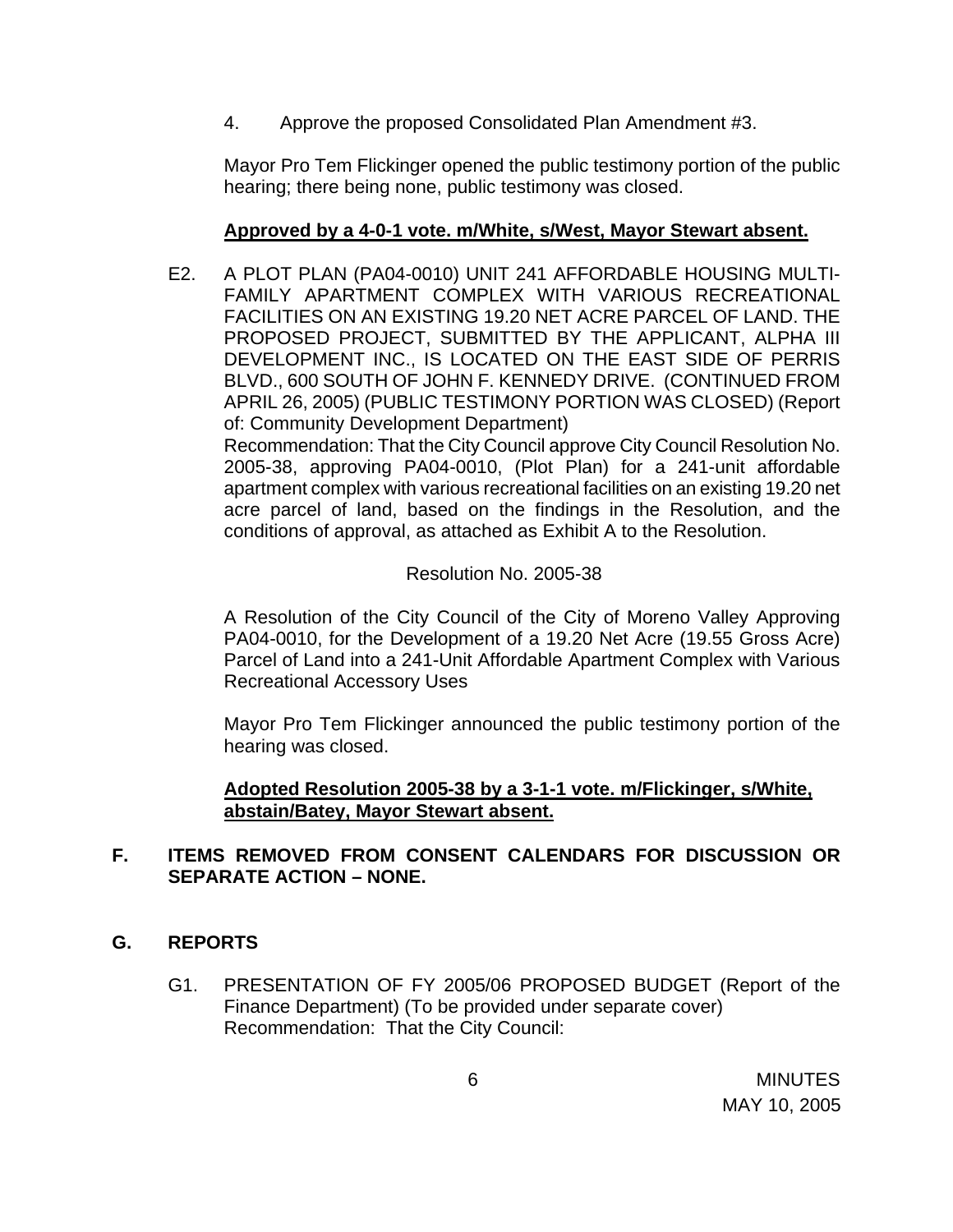- 1. Review the City Manager's FY 2005/06 Proposed Budget as submitted;
- 2. Accept public comments on the FY 2005/06 Proposed Budget; and
- 3. Provide comments and discussion.

Budget Overviews of Selected Funds

- 1. General Fund
- 2. Zone A, Parks & Recreation
- 3. Zone L, Library Services
- 4. Gas Tax

Capital Projects Summary

Mayor Pro Tem Flickinger opened the agenda item for public comments. Daryl Terrell requested that his comments be entered into public record.

**Approved motion to reconsider item E2 for correction by a 4-0-1 vote, m/White, s/West, Mayor Stewart absent.**

 **Approved substitute motion to Adopt Resolution 2005-38 with conditions as amended by a 3-1-1 vote. m/Flickinger, s/White, abstain/Batey, Mayor Stewart absent.**

G2. SAFELY SURRENDERED BABY PROGRAM (Report of: Fire Department) Recommendation: That the City Council authorize the City Fire Department to institute the Safely Surrendered Baby Program (Newborn Abandonment Law, SB 1368) within the City of Moreno Valley

Mayor Pro Tem Flickinger opened the agenda item for public comments; there being none, public comments were closed.

# **Approved by a 4-0-1 vote. m/Batey, s/White, Mayor Stewart absent.**

G3. LEGISLATIVE UPDATE (Report of: Interim Assistant City Manager) Recommendation: That the City Council receive and file the report.

Mayor Pro Tem Flickinger opened the agenda item for public comments; there being none, public comments were closed.

# **Approved by a 4-0-1 vote. m/White, s/West, Mayor Stewart absent.**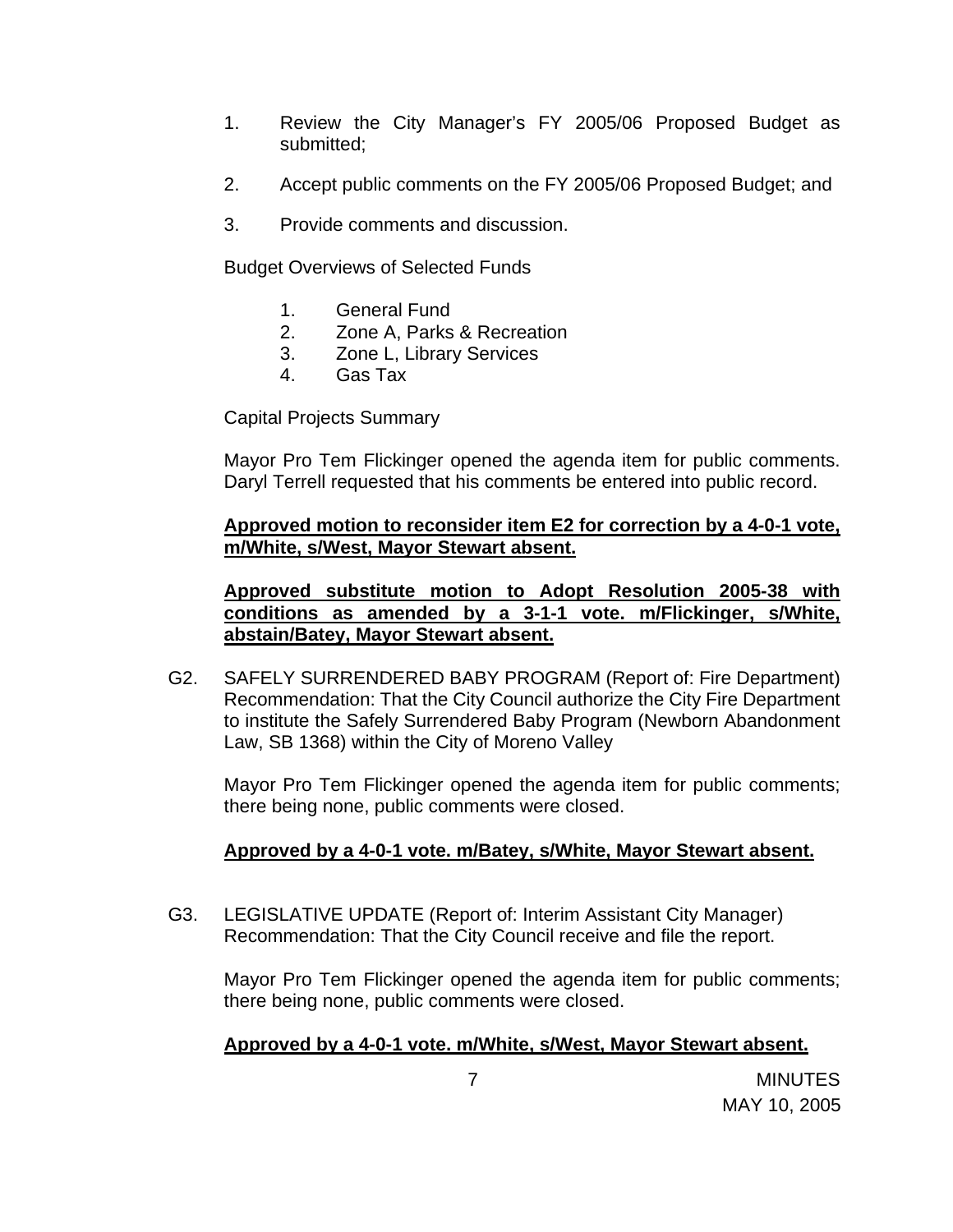G4. CITY MANAGER'S REPORT (Informational Oral Presentation – not for Council action)

 Gene Roger, City Manager reported that the BRAC process was coming to a conclusion and a list of military bases slated for closure would be released by Friday, May 13 or sooner; also reported he would be attending the League of California Cities Legislative Days.

### **H. LEGISLATIVE ACTIONS**

ORDINANCES - 1ST READING AND INTRODUCTION - NONE

ORDINANCES - 2ND READING AND ADOPTION

H1. CITY COUNCIL ORDINANCE NO. 687, APPROVING PA04-0009, REQUESTING TO CHANGE THE ZONING CLASSIFICATIONS FOR CERTAIN PROPERTY FROM NC (NEIGHBORHOOD COMMERCIAL) AND R-20 (RESIDENTIAL-20) TO R15 (RESIDENTIAL-15) AS DESCRIBED IN THE ORDINANCE (RECEIVED FIRST READING AND INTRODUCTION APRIL 26, 2005 ON A 3-0-2 VOTE, Batey and Stewart absent) (Report of: Community Development Department) Recommendation: Adopt Ordinance No. 687.

Ordinance No. 687

An Ordinance of the City Council of the City of Moreno Valley, California, (PA04-0009), Amending the Official Zoning Atlas of said City, Changing the Zone on a 19.20 Net Acre (19.55 Gross Acre) Portion of Property from NC (Neigborhoood Commercial) to R-15 (Residential-15) on 9.55 Acres and R-20 (Residential -20) to R-15 (Residential-15) on 10 Acres Located on the East Side of Perris Boulevard, Just South of John F. Kennedy Drive

## **Approved by a 3-1-1 vote. m/Flickinger, s/White, abstain/Batey, Mayor Stewart absent.**

ORDINANCES - URGENCY ORDINANCES – NONE

RESOLUTIONS – NONE

PUBLIC COMMENTS **ON ANY SUBJECT NOT ON THE AGENDA** UNDER THE JURISDICTION OF THE CITY COUNCIL ARE AS FOLLOWS: